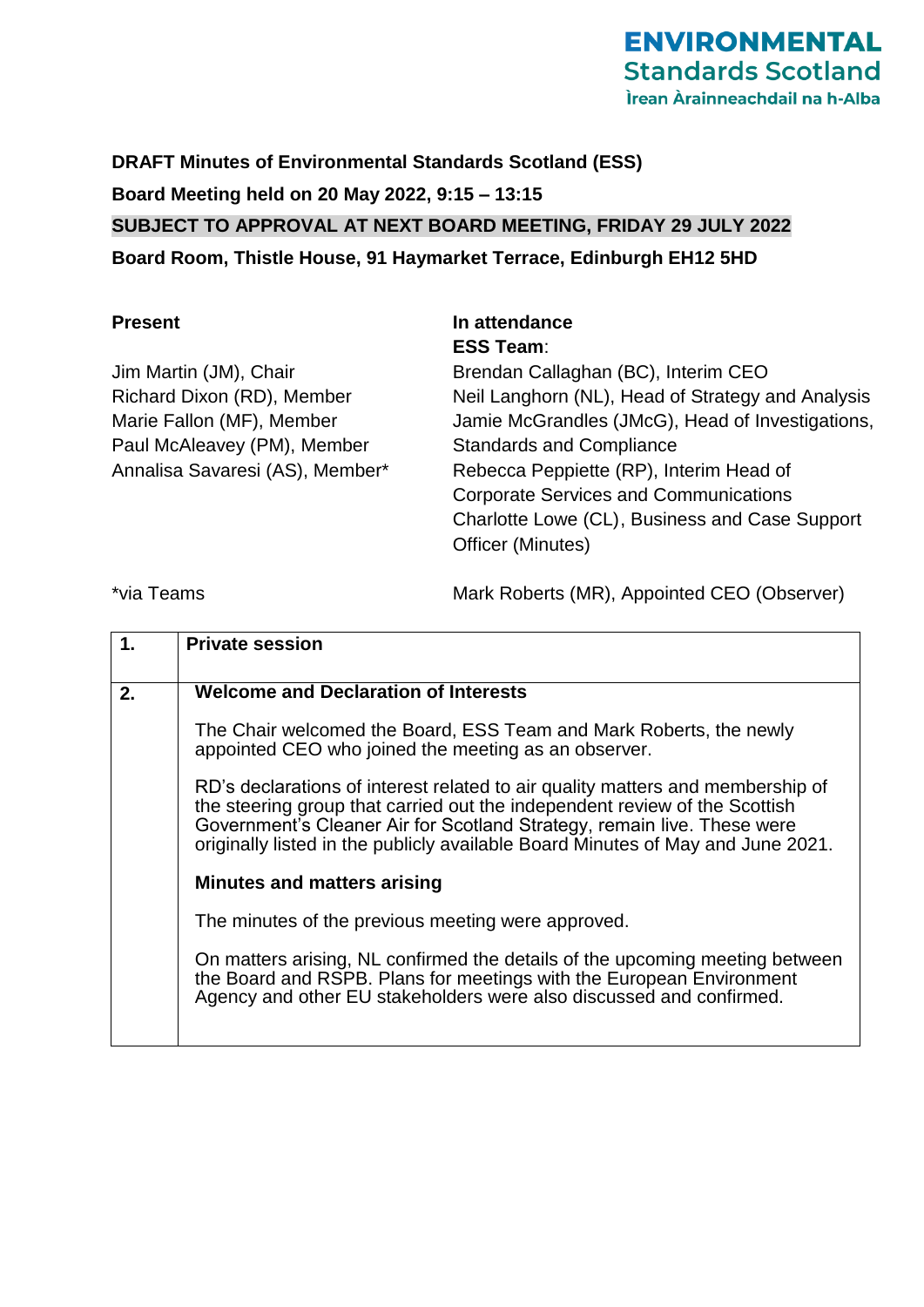| $\overline{3}$ . | <b>CEO Update</b>                                                                                                                                                                                                                                                                                                                                                                                                                                                                                                                            |
|------------------|----------------------------------------------------------------------------------------------------------------------------------------------------------------------------------------------------------------------------------------------------------------------------------------------------------------------------------------------------------------------------------------------------------------------------------------------------------------------------------------------------------------------------------------------|
|                  | BC updated on recruitment progress:                                                                                                                                                                                                                                                                                                                                                                                                                                                                                                          |
|                  | Recently appointed posts – Chief Executive Officer; Head of Strategy and<br>Analysis; Head of Policy Analysis and Horizon Scanning; and Principal<br>Scientific Advisor;<br>Posts currently live - Lawyer; Audit and Risk Committee Co-Opted<br>$\bullet$<br>Members; Head of Corporate Services and Communications;<br>Posts shortly to be recruited – Environmental Analyst/Scientific Insights<br>$\bullet$<br>Officer; Assistant Statistician; Business Manager; Access and Support<br>Officer; and Policy and Horizon Scanning Officer. |
|                  | BC noted that the other roles in the analytical team will be progressed on a<br>staged basis over the next three to six months.                                                                                                                                                                                                                                                                                                                                                                                                              |
|                  | RP shared that the office will accommodate 18 desks by mid-June. Assessment<br>of additional staff room requirements is currently being carried out, which may<br>incur further costs. The Board agreed this approach.                                                                                                                                                                                                                                                                                                                       |
|                  | On the milestone planner, BC noted no critical issues. In discussion, the Board<br>suggested the milestone planner make the distinction between the Annual Report<br>and Accounts, and any specific Parliamentary Annual Report.                                                                                                                                                                                                                                                                                                             |
| 4.               | <b>Strategy and Analysis</b>                                                                                                                                                                                                                                                                                                                                                                                                                                                                                                                 |
|                  | On the revised proposals for analytical priorities, NL acknowledged the hard work<br>of the Strategy and Analysis team in completing seven of the eight baseline<br>reviews. The eighth review will be progressed during consultation on the draft<br>Strategic Plan.                                                                                                                                                                                                                                                                        |
|                  | NL noted engagement with key stakeholders is ongoing regarding data collection<br>and analysis. The team will engage with key organisations on the conclusions of<br>the baseline reviews, the revised proposals for analytical priorities, and next<br>steps, during the consultation process.                                                                                                                                                                                                                                              |
|                  | Overall, the analysis confirmed previous conclusions and allowed for a better<br>understanding of the evidence base with minor updates to be made to priorities.                                                                                                                                                                                                                                                                                                                                                                             |
|                  | These updates include:                                                                                                                                                                                                                                                                                                                                                                                                                                                                                                                       |
|                  | Confirmation of nine of the ten priorities originally proposed;<br>$\bullet$<br>Removal of one issue from the initial priority list, (though this issue will be<br>$\bullet$<br>added to Horizon Scanning programme);<br>The addition of progress against climate change adaptation, progress<br>$\bullet$<br>against circular economy, recycling and waste targets, and progress against<br>river basin management planning targets to the proposed list of priorities for<br>consultation.                                                 |
|                  | The Board thanked the Strategy and Analysis team for this work.                                                                                                                                                                                                                                                                                                                                                                                                                                                                              |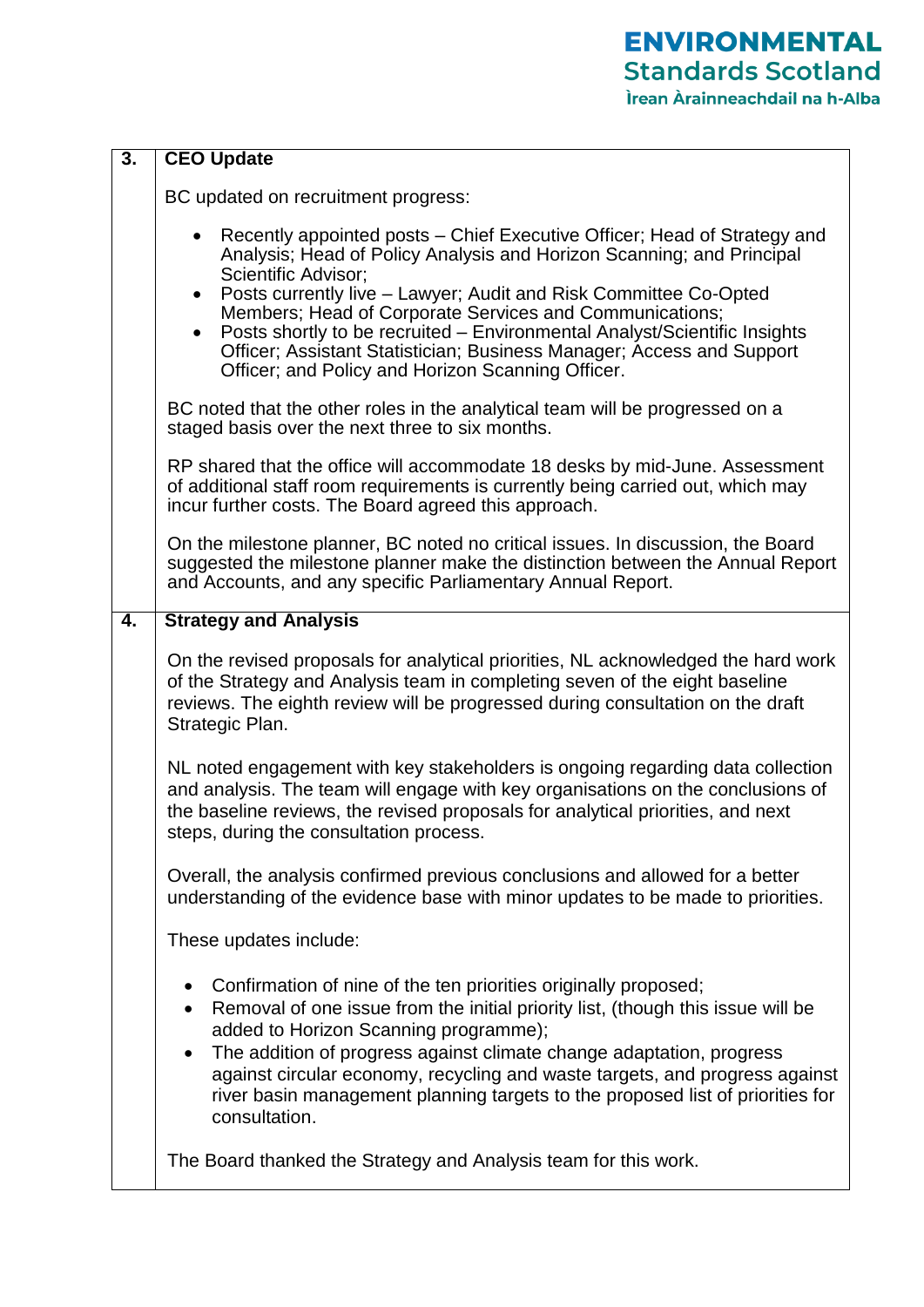|                  | It was requested that:                                                                                                                                                                                                                                                                                                                                                                                                                                                                                                                                                                                                                                                                                                                                                                                                                                                                                                                                                                                |
|------------------|-------------------------------------------------------------------------------------------------------------------------------------------------------------------------------------------------------------------------------------------------------------------------------------------------------------------------------------------------------------------------------------------------------------------------------------------------------------------------------------------------------------------------------------------------------------------------------------------------------------------------------------------------------------------------------------------------------------------------------------------------------------------------------------------------------------------------------------------------------------------------------------------------------------------------------------------------------------------------------------------------------|
|                  | the role of horizon scanning be emphasised within the Plan, to inform<br>priorities in the future;<br>access to justice and compliance with the Aarhus Convention be included<br>$\bullet$<br>within the priority list within the eighth environmental category (cross-cutting<br>environmental governance);<br>all 13 priority issues to be included in the draft Strategic Plan;<br>the analytical team bring regular updates to the Board on areas of work<br>identified through horizon scanning, alongside progress on analysis of<br>priority issues.<br>On the Strategic Plan and Annual Report to Parliament, the Board:<br>Agreed that both documents should be published (subject to some minor<br>drafting changes being made to the text);<br>Requested further direct engagement with MSPs be undertaken (e.g. by<br>highlighting the Annual Report to Parliament and new videos on the role of<br>ESS which will be published shortly);<br>Approved the associated Communications Plan. |
| $\overline{5}$ . | <b>Investigations and representations (JMcG)</b>                                                                                                                                                                                                                                                                                                                                                                                                                                                                                                                                                                                                                                                                                                                                                                                                                                                                                                                                                      |
|                  | At this point RD left the meeting in accordance with his declarations of interest.                                                                                                                                                                                                                                                                                                                                                                                                                                                                                                                                                                                                                                                                                                                                                                                                                                                                                                                    |
|                  | The Board received and considered an update on the progress of the Air Quality<br>investigation. JMcG reported that local authorities have now responded to<br>requests for information and the draft Investigation Report is at an advanced<br>stage. It was agreed that the Board would meet on 5 July to consider the draft<br>report. At this point RD rejoined the meeting.                                                                                                                                                                                                                                                                                                                                                                                                                                                                                                                                                                                                                      |
|                  | JMcG updated the Board on representations and enquiries received to date and<br>presented a paper on the systems in place concerning public bodies' duties<br>relating to climate change. In discussion, the Board approved the<br>recommendation to progress this from pre-investigation to investigation status,<br>with a view to considering the effectiveness of the systems in place concerning<br>local authorities' contribution to the delivery of climate change targets. The Board<br>acknowledged the requirement for a separate communications plan in respect of<br>this investigation.                                                                                                                                                                                                                                                                                                                                                                                                 |
| 6.               | Governance                                                                                                                                                                                                                                                                                                                                                                                                                                                                                                                                                                                                                                                                                                                                                                                                                                                                                                                                                                                            |
|                  | The Chair gave a verbal update on Board recruitment, noting that this is a<br>ministerial appointment. Updates will be provided as the process progresses.<br>In discussing the governance update, the Board:<br>agreed to publish draft Board minutes online, within 15 working days of<br>each Board meeting. Confidential/private areas will be marked-up as such<br>(for example information related to live investigations);<br>approved the proposed amendments to the Standing Orders and Code of                                                                                                                                                                                                                                                                                                                                                                                                                                                                                              |
|                  | Conduct;                                                                                                                                                                                                                                                                                                                                                                                                                                                                                                                                                                                                                                                                                                                                                                                                                                                                                                                                                                                              |